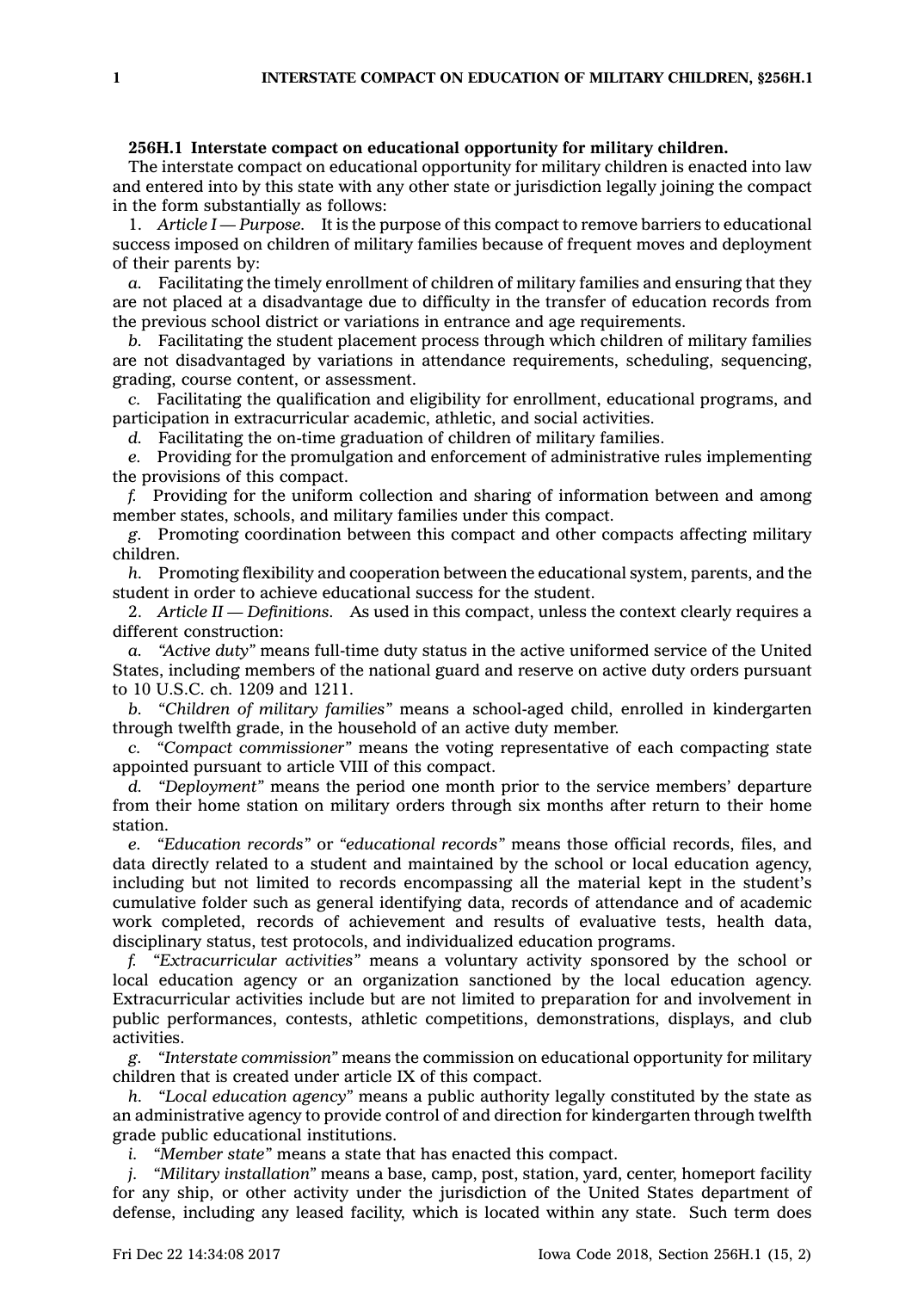not include any facility used primarily for civil works, rivers and harbors projects, or flood control projects.

*k. "Nonmember state"* means <sup>a</sup> state that has not enacted this compact.

*l. "Receiving state"* means the state to which <sup>a</sup> child of <sup>a</sup> military family is sent, brought, or caused to be sent or brought.

*m. "Rule"* means <sup>a</sup> written statement by the interstate commission promulgated pursuant to article XII of this compact that is of general applicability, implements, interprets, or prescribes <sup>a</sup> policy or provision of the compact, or an organizational, procedural, or practice requirement of the interstate commission, and has the force and effect of statutory law in <sup>a</sup> member state, and includes the amendment, repeal, or suspension of an existing rule.

*n. "Sending state"* means the state from which <sup>a</sup> child of <sup>a</sup> military family is sent, brought, or caused to be sent or brought.

*o. "State"* means the same as defined in [section](https://www.legis.iowa.gov/docs/code/4.1.pdf) 4.1.

*p. "Student"* means the child of <sup>a</sup> military family for whom the local education agency receives public funding and who is formally enrolled in kindergarten through twelfth grade.

*q. "Transition"* means the formal and physical process of transferring from school to school or the period of time in which <sup>a</sup> student moves from one school in the sending state to another school in the receiving state.

*r. "Uniformed service"* means the army, navy, air force, marine corps, coast guard, commissioned corps of the national oceanic and atmospheric administration, commissioned corps of the public health services.

*s. "Veteran"* means <sup>a</sup> person who served in the uniformed services and who was discharged or released therefrom under conditions other than dishonorable.

3. *Article III —Applicability.*

*a.* Except as otherwise provided in paragraph *"b"*, this compact shall apply to the children of:

(1) Active duty members of the uniformed services as defined in this compact, including members of the national guard and reserve on active duty orders pursuant to 10 U.S.C. ch. 1209 and 1211.

(2) Members or veterans of the uniformed services who are severely injured and medically discharged or retired for <sup>a</sup> period of one year after medical discharge or retirement.

(3) Members of the uniformed services who die on active duty or as <sup>a</sup> result of injuries sustained on active duty for <sup>a</sup> period of one year after death.

*b.* The provisions of this interstate compact shall only apply to local education agencies as defined in this compact.

*c.* The provisions of this compact shall not apply to the children of any of the following:

(1) Inactive members of the national guard and military reserves.

(2) Members of the uniformed services now retired, except as provided in paragraph *"a"*.

(3) Veterans of the uniformed services, except as provided in paragraph *"a"*.

(4) Other United States department of defense personnel and other federal agency civilian and contract employees not defined as active duty members of the uniformed services.

4. *Article IV — Educational records and enrollment.*

*a. Unofficial or hand-carried education records.* In the event that official education records cannot be released to the parents for the purpose of transfer, the custodian of the records in the sending state shall prepare and furnish to the parent <sup>a</sup> complete set of unofficial educational records containing uniform information as determined by the interstate commission. Upon receipt of the unofficial education records by <sup>a</sup> school in the receiving state, the school shall enroll and appropriately place the student based on the information provided in the unofficial records pending validation by the official records, as quickly as possible.

*b. Official education records or transcripts.* Simultaneous with the enrollment and conditional placement of the student, the school in the receiving state shall request the student's official education record from the school in the sending state. Upon receipt of this request, the school in the sending state will process and furnish the official education records to the school in the receiving state within ten days or within such time as is reasonably determined under the rules promulgated by the interstate commission.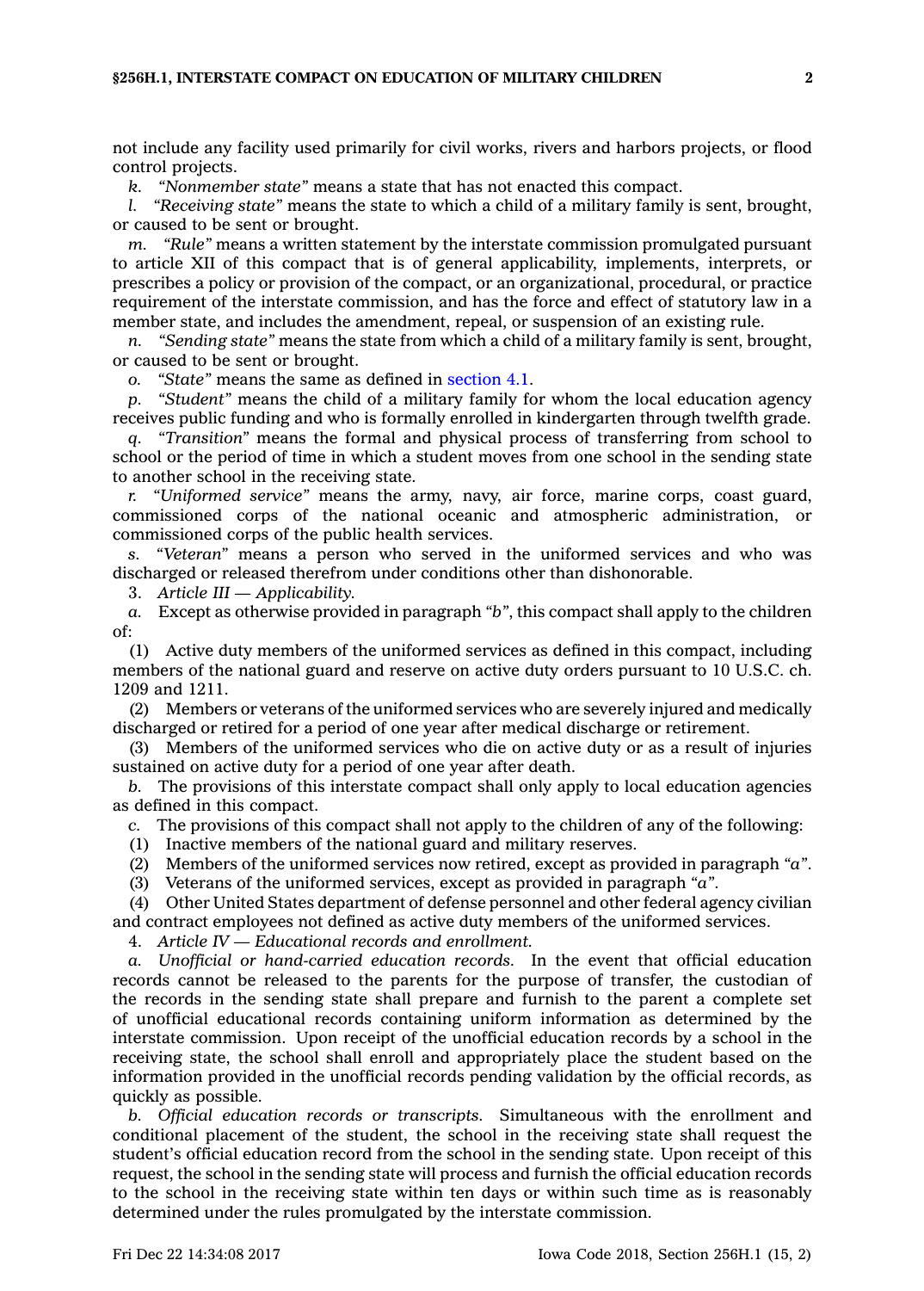*c. Immunizations.* Compacting states shall give students thirty days from the date of enrollment or such time as is reasonably determined under the rules promulgated by the interstate commission, to obtain any immunization required by the receiving state. For <sup>a</sup> series of immunizations, initial vaccinations must be obtained within thirty days or within such time as is reasonably determined under the rules promulgated by the interstate commission.

*d. Kindergarten and first grade entrance age.* Students shall be allowed to continue their enrollment at grade level in the receiving state commensurate with their grade level, including kindergarten, from <sup>a</sup> local education agency in the sending state at the time of transition, regardless of age. A student who has satisfactorily completed the prerequisite grade level in the local education agency in the sending state shall be eligible for enrollment in the next highest grade level in the receiving state, regardless of age. A student transferring after the start of the school year in the receiving state shall enter the school in the receiving state on the student's validated level from an accredited school in the sending state.

5. *Article V — Placement and attendance.*

*a. Course placement.* When the student transfers before or during the school year, the receiving state school shall initially honor placement of the student in educational courses based on the student's enrollment in the sending state school or educational assessments conducted at the school in the sending state if the courses are offered, or both. Course placement includes but is not limited to honors, international baccalaureate, advanced placement, vocational, technical, and career pathways courses. Continuing the student's academic program from the previous school and promoting placement in academically and career challenging courses should be paramount when considering placement. This does not preclude the school in the receiving state from performing subsequent evaluations to ensure appropriate placement and continued enrollment of the student in the course.

*b. Educational program placement.* The receiving state school shall initially honor placement of the student in educational programs based on current educational assessments conducted at the school in the sending state or participation and placement in like programs in the sending state. Such programs include but are not limited to gifted and talented programs and English as <sup>a</sup> second language programs. This does not preclude the school in the receiving state from performing subsequent evaluations to ensure appropriate placement of the student.

*c. Special education services.* In compliance with the federal requirements of the Individuals with Disabilities Education Act, 20 U.S.C. §1400 et seq., the receiving state shall initially provide comparable services to <sup>a</sup> student with disabilities based on the student's current individualized education program; and, in compliance with the requirements of section 504 of the Rehabilitation Act, 29 U.S.C. §794, and with Tit. II of the Americans with Disabilities Act, 42 U.S.C. §12131-12165, the receiving state shall make reasonable accommodations and modifications to address the needs of incoming students with disabilities, subject to an existing section 504 or Tit. II plan, to provide the student with equal access to education. This does not preclude the school in the receiving state from performing subsequent evaluations to ensure appropriate placement of the student.

*d. Placement flexibility.* Local education agency administrative officials shall have flexibility in waiving course and program prerequisites, or other preconditions for placement in courses and programs offered under the jurisdiction of the local education agency.

*e. Absence as related to deployment activities.* A student whose parent or legal guardian is an active duty member of the uniformed services, as defined by this compact, and has been called to duty for, is on leave from, or immediately returned from deployment to <sup>a</sup> combat zone or combat support posting, shall be granted additional excused absences at the discretion of the local education agency superintendent to visit with the student's parent or legal guardian relative to such leave or deployment of the parent or guardian.

- 6. *Article VI — Eligibility.*
- *a. Eligibility for enrollment.*

(1) Special power of attorney, relative to the guardianship of <sup>a</sup> child of <sup>a</sup> military family and executed under applicable law shall be sufficient for the purposes of enrollment and all other actions requiring parental participation and consent.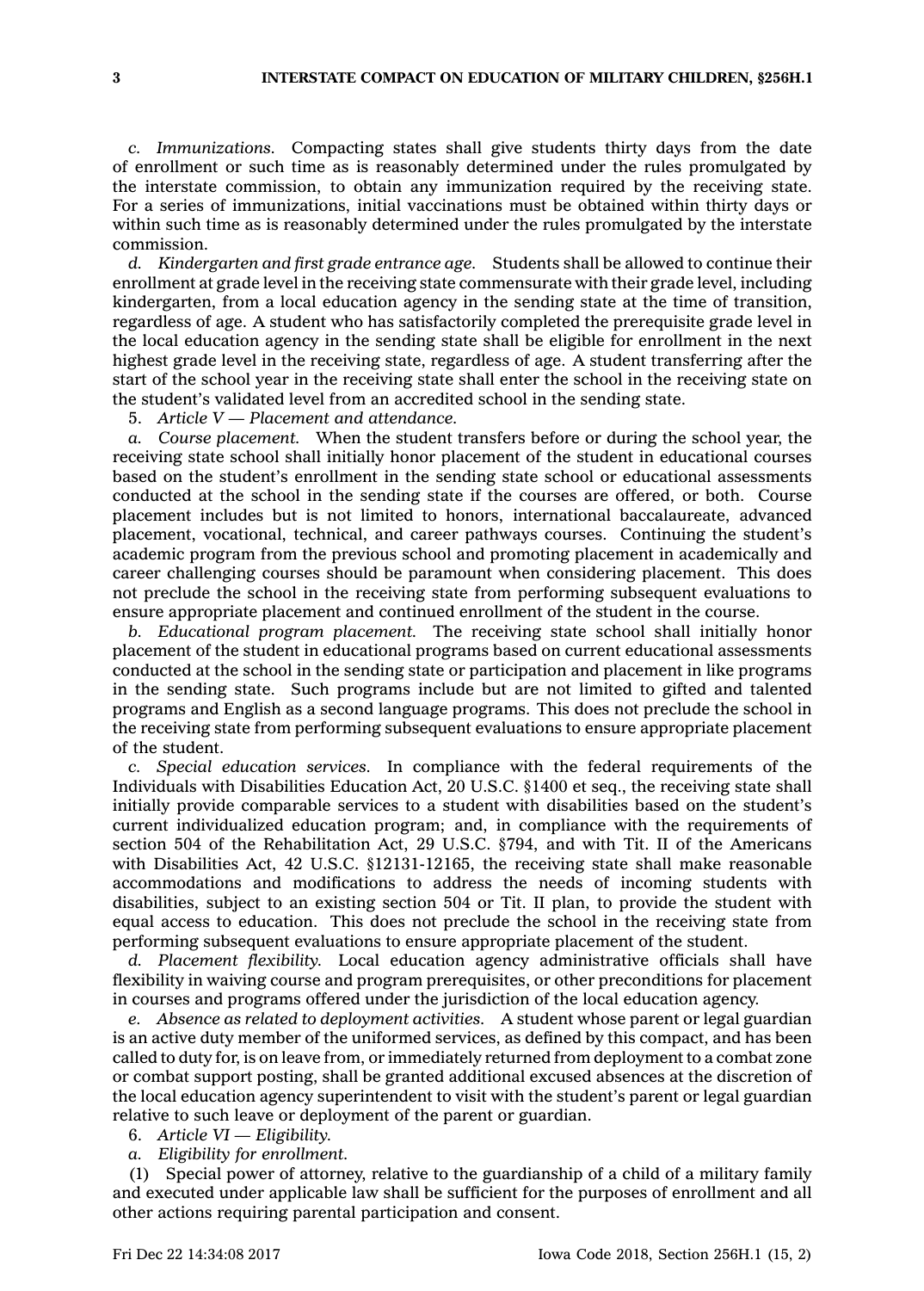## **§256H.1, INTERSTATE COMPACT ON EDUCATION OF MILITARY CHILDREN 4**

(2) A local education agency shall be prohibited from charging local tuition to <sup>a</sup> transitioning military child placed in the care of <sup>a</sup> noncustodial parent or other person standing in loco parentis who lives in <sup>a</sup> jurisdiction other than that of the custodial parent.

(3) A transitioning military child, placed in the care of <sup>a</sup> noncustodial parent or other person standing in loco parentis who lives in <sup>a</sup> jurisdiction other than that of the custodial parent, may continue to attend the school in which the child was enrolled while residing with the custodial parent.

*b. Eligibility for extracurricular participation.* State and local education agencies shall facilitate the opportunity for transitioning military children's inclusion in extracurricular activities, regardless of application deadlines, to the extent they are otherwise qualified.

7. *Article VII — Graduation.* In order to facilitate the on-time graduation of children of military families, states and local education agencies shall incorporate the following procedures:

*a. Waiver requirements.* Local education agency administrative officials shall waive specific courses required for graduation if similar course work has been satisfactorily completed in another local education agency or shall provide reasonable justification for denial. Should <sup>a</sup> waiver not be granted to <sup>a</sup> student who would qualify to graduate from the sending school, the local education agency shall provide an alternative means of acquiring required coursework so that graduation may occur on time.

## *b. Exit exams.*

(1) States shall accept any of the following in lieu of testing requirements for graduation in the receiving state:

(a) Exit or end-of-course exams required for graduation from the sending state.

(b) National norm-referenced achievement tests.

(c) Alternative testing.

(2) In the event the above alternatives cannot be accommodated by the receiving state for <sup>a</sup> student transferring in the student's senior year, then the provisions of paragraph *"c"* shall apply.

*c. Transfers during senior year.* Should <sup>a</sup> military student transferring at the beginning or during the student's senior year be ineligible to graduate from the receiving local education agency after all alternatives have been considered, the sending and receiving local education agencies shall ensure the receipt of <sup>a</sup> diploma from the sending local education agency, if the student meets the graduation requirements of the sending local education agency. In the event that one of the states in question is not <sup>a</sup> member of this compact, the member state shall use best efforts to facilitate the on-time graduation of the student in accordance with paragraphs *"a"* and *"b"*.

8. *Article VIII —State coordination.*

*a.* Each member state shall, through the creation of <sup>a</sup> state council or use of an existing body or board, provide for the coordination among its agencies of government, local education agencies and military installations concerning the state's participation in, and compliance with, this compact and interstate commission activities. While each member state may determine the membership of its own state council, its membership must include at least: the director of the department of education, <sup>a</sup> superintendent of <sup>a</sup> school district with <sup>a</sup> high concentration of military children, <sup>a</sup> representative from <sup>a</sup> military installation, one representative each from the legislative and executive branches of government, and other offices and stakeholder groups the state council deems appropriate. A member state that does not have <sup>a</sup> school district deemed to contain <sup>a</sup> high concentration of military children may appoint <sup>a</sup> superintendent from another school district to represent local education agencies on the state council.

*b.* The state council of each member state shall appoint or designate <sup>a</sup> military family education liaison to assist military families and the state in facilitating the implementation of this compact.

*c.* The compact commissioner responsible for the administration and management of the state's participation in this compact shall be appointed by the governor or as otherwise determined by each member state.

*d.* The compact commissioner and the military family education liaison designated in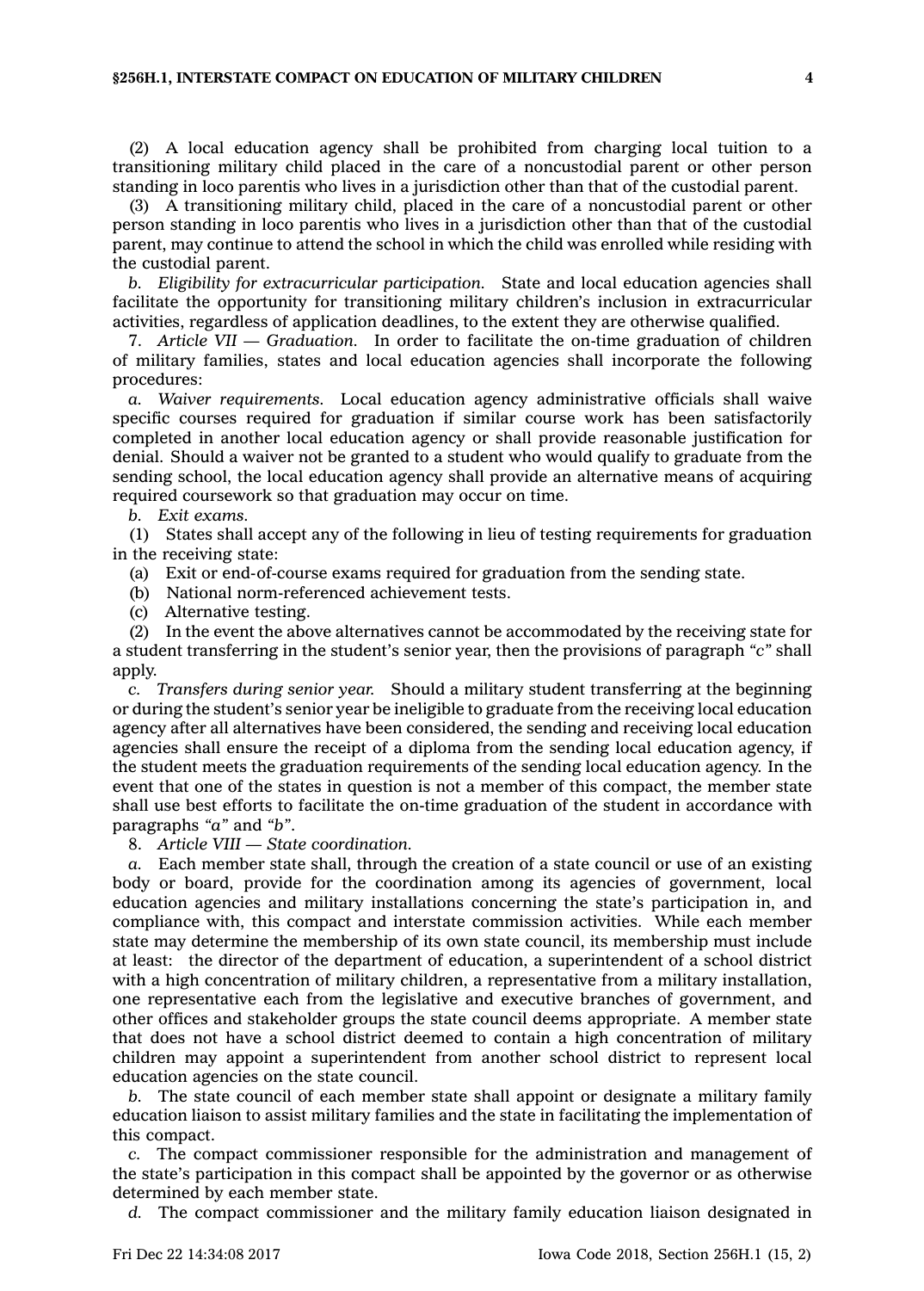[sections](https://www.legis.iowa.gov/docs/code/256H.2.pdf) 256H.2 and [256H.3](https://www.legis.iowa.gov/docs/code/256H.3.pdf) shall be ex officio members of the state council, unless either is already <sup>a</sup> full voting member of the state council.

9. *Article IX — Interstate commission on educational opportunity for military children.* The member states hereby create the interstate commission on educational opportunity for military children. The activities of the interstate commission are the formation of public policy and are <sup>a</sup> discretionary state function. The interstate commission shall:

*a.* Be <sup>a</sup> body corporate and joint agency of the member states and shall have all the responsibilities, powers, and duties set forth herein, and such additional powers as may be conferred upon it by <sup>a</sup> subsequent concurrent action of the respective legislatures of the member states in accordance with the terms of this compact.

*b.* Consist of one interstate commission voting representative from each member state who shall be that state's compact commissioner.

(1) Each member state represented at <sup>a</sup> meeting of the interstate commission is entitled to one vote.

(2) A majority of the total member states shall constitute <sup>a</sup> quorum for the transaction of business, unless <sup>a</sup> larger quorum is required by the bylaws of the interstate commission.

(3) A representative shall not delegate <sup>a</sup> vote to another member state. In the event the compact commissioner is unable to attend <sup>a</sup> meeting of the interstate commission, the governor or state council may delegate voting authority to another person from the compact commissioner's state for <sup>a</sup> specified meeting.

(4) The bylaws may provide for meetings of the interstate commission to be conducted by telecommunication or electronic communication.

*c.* Consist of ex officio, nonvoting representatives who are members of interested organizations. Such ex officio members, as defined in the bylaws, may include but not be limited to members of the representative organizations of military family advocates, local education agency officials, parent and teacher groups, the United States department of defense, the education commission of the states, the interstate agreement on the qualification of educational personnel and other interstate compacts affecting the education of children of military members.

*d.* Meet at least once each calendar year. The chairperson may call additional meetings and, upon the request of <sup>a</sup> simple majority of the member states, shall call additional meetings.

*e.* Establish an executive committee, whose members shall include the officers of the interstate commission and such other members of the interstate commission as determined by the bylaws. Members of the executive committee shall serve <sup>a</sup> one-year term. Members of the executive committee shall be entitled to one vote each. The executive committee shall have the power to act on behalf of the interstate commission, with the exception of rulemaking, during periods when the interstate commission is not in session. The executive committee shall oversee the day-to-day activities of the administration of this compact including enforcement and compliance with the provisions of this compact, its bylaws and rules, and other such duties as deemed necessary. The United States department of defense shall serve as an ex officio, nonvoting member of the executive committee.

*f.* Establish bylaws and rules that provide for conditions and procedures under which the interstate commission shall make its information and official records available to the public for inspection or copying. The interstate commission may exempt from disclosure information or official records to the extent disclosure would adversely affect personal privacy rights or proprietary interests.

*g.* Give public notice of all meetings and all meetings shall be open to the public, except as set forth in the rules or as otherwise provided in this compact. The interstate commission and its committees may close <sup>a</sup> meeting, or portion thereof, where it determines by two-thirds vote that an open meeting would likely do any of the following:

(1) Relate solely to the interstate commission's internal personnel practices and procedures.

(2) Disclose matters specifically exempted from disclosure by federal and state statute.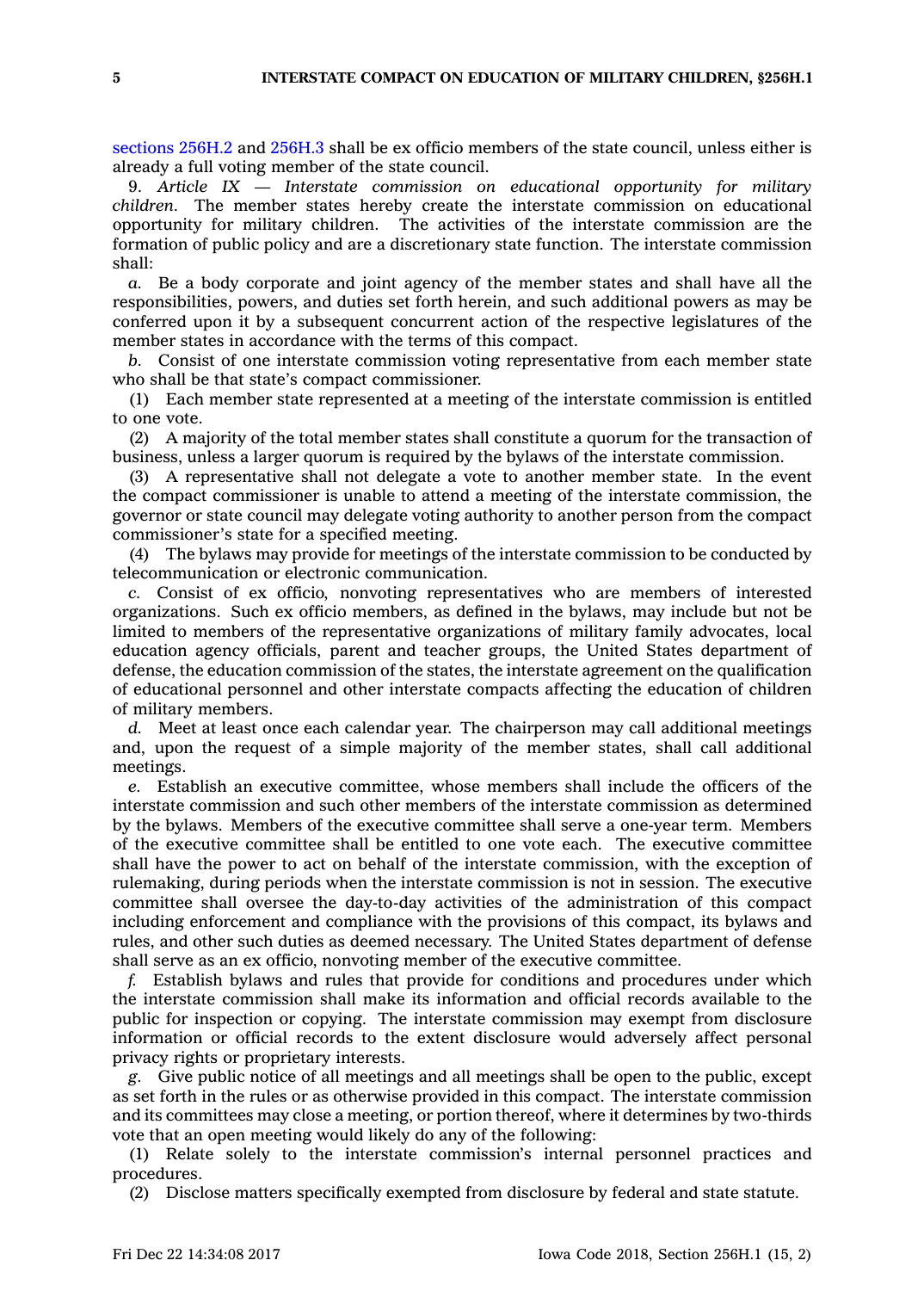(3) Disclose trade secrets or commercial or financial information which is privileged or confidential.

(4) Involve accusing <sup>a</sup> person of <sup>a</sup> crime, or formally censuring <sup>a</sup> person.

(5) Disclose information of <sup>a</sup> personal nature where disclosure would constitute <sup>a</sup> clearly unwarranted invasion of personal privacy.

(6) Disclose investigative records compiled for law enforcement purposes.

(7) Specifically relate to the interstate commission's participation in <sup>a</sup> civil action or other legal proceeding.

*h.* Cause its legal counsel or designee to certify that <sup>a</sup> meeting may be closed and shall reference each relevant exemptible provision for any meeting, or portion of <sup>a</sup> meeting, which is closed pursuant to this provision. The interstate commission shall keep minutes which shall fully and clearly describe all matters discussed in <sup>a</sup> meeting and shall provide <sup>a</sup> full and accurate summary of actions taken, and the reasons therefore, including <sup>a</sup> description of the views expressed and the record of <sup>a</sup> roll call vote. All documents considered in connection with an action shall be identified in such minutes. All minutes and documents of <sup>a</sup> closed meeting shall remain under seal, subject to release by <sup>a</sup> majority vote of the interstate commission.

*i.* Collect standardized data concerning the educational transition of the children of military families under this compact as directed through its rules which shall specify the data to be collected, the means of collection, and data exchange and reporting requirements. Such methods of data collection, exchange, and reporting shall, in so far as is reasonably possible, conform to current technology and coordinate its information functions with the appropriate custodian of records as identified in the bylaws and rules.

*j.* Create a process that permits military officials, education officials, and parents to inform the interstate commission if and when there are alleged violations of this compact or its rules or when issues subject to the jurisdiction of this compact or its rules are not addressed by the state or local education agency. This [section](https://www.legis.iowa.gov/docs/code/256H.1.pdf) shall not be construed to create <sup>a</sup> private right of action against the interstate commission or any member state.

10. *Article X — Powers and duties of the interstate commission.* The interstate commission shall have the following powers:

*a.* To provide for dispute resolution among member states.

*b.* To promulgate rules and take all necessary actions to effect the goals, purposes, and obligations as enumerated in this compact. The rules shall have the force and effect of statutory law and shall be binding in the compact states to the extent and in the manner provided in this compact.

*c.* To issue, upon request of <sup>a</sup> member state, advisory opinions concerning the meaning or interpretation of this compact, its bylaws, rules, and actions.

*d.* To enforce compliance with the compact provisions, the rules promulgated by the interstate commission, and the bylaws, using all necessary and proper means, including but not limited to the use of judicial process.

*e.* To establish and maintain offices which shall be located within one or more of the member states.

*f.* To purchase and maintain insurance and bonds.

*g.* To borrow, accept, hire, or contract for services of personnel.

*h.* To establish and appoint committees including but not limited to an executive committee as required by article IX of this compact which shall have the power to act on behalf of the interstate commission in carrying out its powers and duties under this compact.

*i.* To elect or appoint such officers, attorneys, employees, agents, or consultants, and to fix their compensation, define their duties, and determine their qualifications; and to establish the interstate commission's personnel policies and programs relating to conflicts of interest, rates of compensation, and qualifications of personnel.

*j.* To accept any and all donations and grants of money, equipment, supplies, materials, and services, and to receive, utilize, and dispose of it.

*k.* To lease, purchase, accept contributions or donations of, or otherwise to own, hold, improve, or use any property, real, personal, or mixed.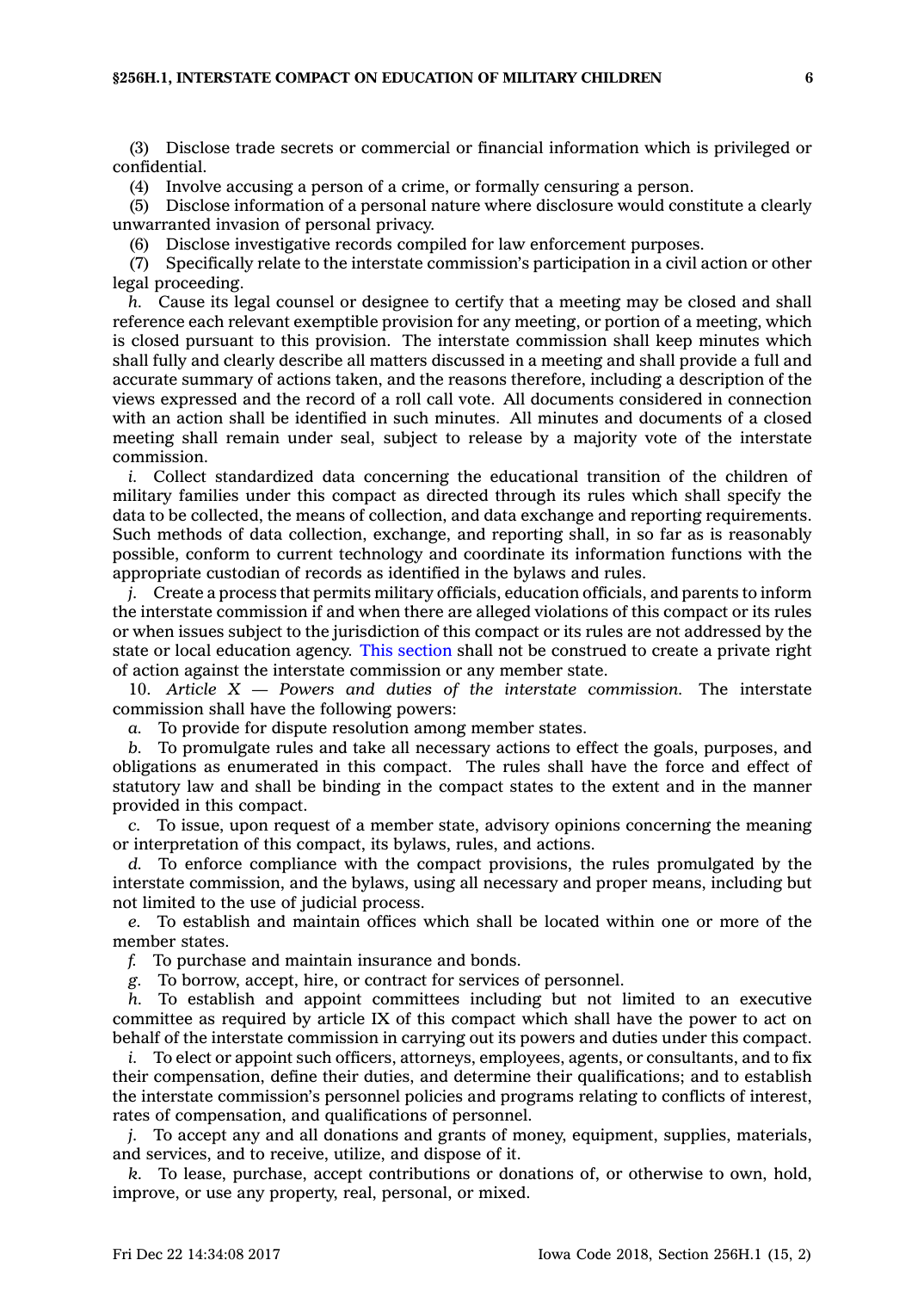*l.* To sell, convey, mortgage, pledge, lease, exchange, abandon, or otherwise dispose of any property, real, personal, or mixed.

*m.* To establish <sup>a</sup> budget and make expenditures.

*n.* To adopt <sup>a</sup> seal and bylaws governing the management and operation of the interstate commission.

*o.* To report annually to the legislatures, governors, judiciary, and state councils of the member states concerning the activities of the interstate commission during the preceding year. Such reports shall also include any recommendations that may have been adopted by the interstate commission.

*p.* To coordinate education, training, and public awareness regarding this compact, its implementation and operation for officials and parents involved in such activity.

*q.* To establish uniform standards for the reporting, collecting, and exchanging of data.

*r.* To maintain corporate books and records in accordance with the bylaws.

*s.* To perform such functions as may be necessary or appropriate to achieve the purposes of this compact.

*t.* To provide for the uniform collection and sharing of information between and among member states, schools, and military families under this compact.

11. *Article XI —Organization and operation of the interstate commission.*

*a.* The interstate commission shall, by <sup>a</sup> majority of the members present and voting, within twelve months after the first interstate commission meeting, adopt bylaws to govern its conduct as may be necessary or appropriate to carry out the purposes of this compact, including but not limited to:

(1) Establishing the fiscal year of the interstate commission.

(2) Establishing an executive committee, and such other committees as may be necessary.

(3) Providing for the establishment of committees and for governing any general or specific delegation of authority or function of the interstate commission.

(4) Providing reasonable procedures for calling and conducting meetings of the interstate commission, and ensuring reasonable notice of each such meeting.

(5) Establishing the titles and responsibilities of the officers and staff of the interstate commission.

(6) Providing <sup>a</sup> mechanism for concluding the operations of the interstate commission and the return of surplus funds that may exist upon the termination of this compact after the payment and reserving of all of its debts and obligations.

(7) Providing start-up rules for initial administration of this compact.

*b.* The interstate commission shall, by <sup>a</sup> majority of the members, elect annually from among its members <sup>a</sup> chairperson, <sup>a</sup> vice chairperson, and <sup>a</sup> treasurer, each of whom shall have such authority and duties as may be specified in the bylaws. The chairperson or, in the chairperson's absence or disability, the vice chairperson, shall preside at all meetings of the interstate commission. The officers so elected shall serve without compensation or remuneration from the interstate commission; provided that, subject to the availability of budgeted funds, the officers shall be reimbursed for ordinary and necessary costs and expenses incurred by them in the performance of their responsibilities as officers of the interstate commission.

*c.* (1) The executive committee shall have such authority and duties as may be set forth in the bylaws, including but not limited to the following:

(a) Managing the affairs of the interstate commission in <sup>a</sup> manner consistent with the bylaws and purposes of the interstate commission.

(b) Overseeing an organizational structure within, and appropriate procedures for the interstate commission to provide for the creation of rules, operating procedures, and administrative and technical support functions.

(c) Planning, implementing, and coordinating communications and activities with other state, federal, and local government organizations in order to advance the goals of the interstate commission.

(2) The executive committee may, subject to the approval of the interstate commission, appoint or retain an executive director for such period, upon such terms and conditions and for such compensation, as the interstate commission may deem appropriate. The executive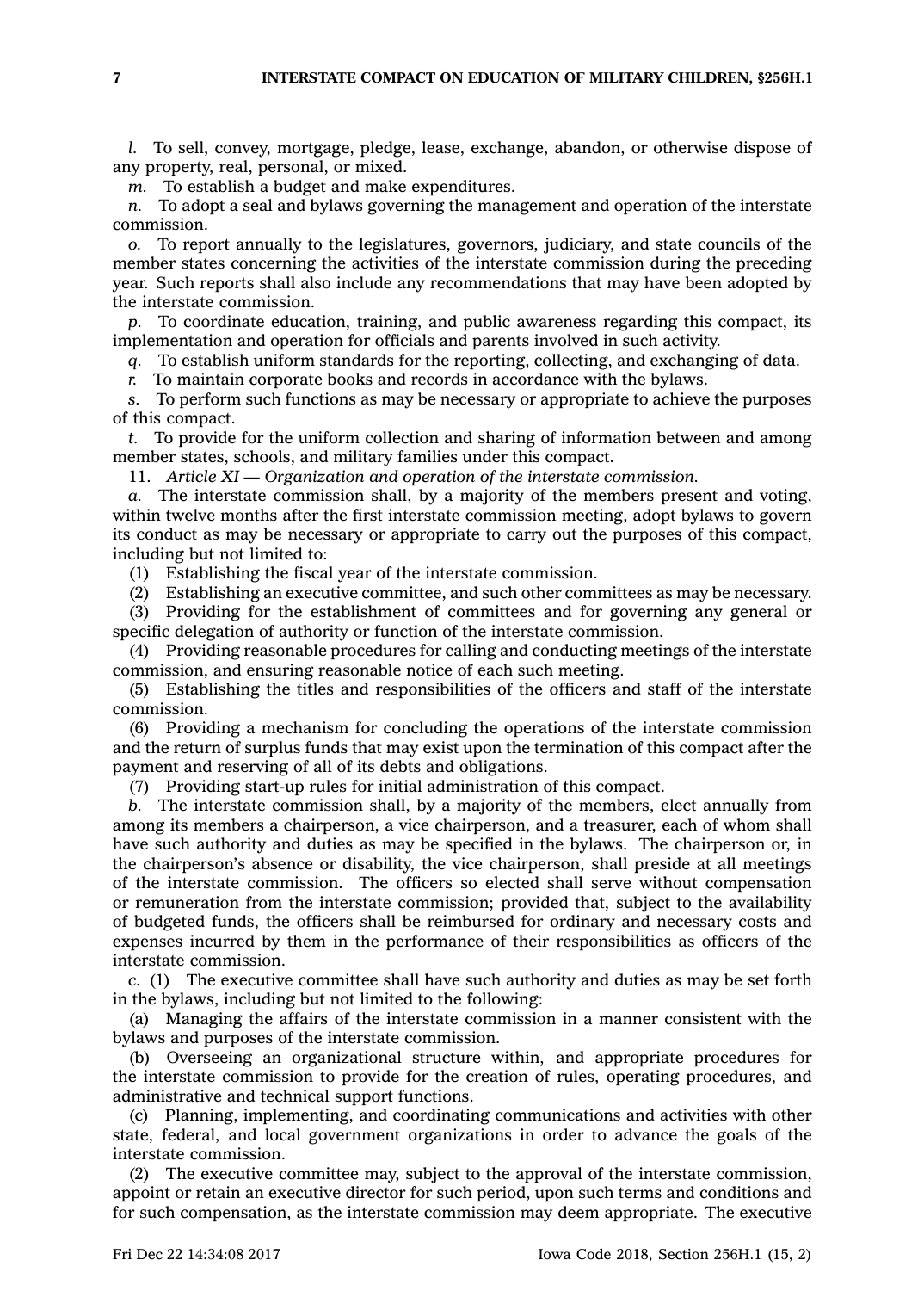director shall serve as secretary to the interstate commission, but shall not be <sup>a</sup> member of the interstate commission. The executive director shall hire and supervise such other persons as may be authorized by the interstate commission.

*d.* The interstate commission's executive director and its employees shall be immune from suit and liability, either personally or in their official capacity, for <sup>a</sup> claim for damage to or loss of property or personal injury or other civil liability caused or arising out of or relating to an actual or alleged act, error, or omission that occurred, or that such person had <sup>a</sup> reasonable basis for believing occurred, within the scope of interstate commission employment, duties, or responsibilities; provided, that such person shall not be protected from suit or liability for damage, loss, injury, or liability caused by the intentional or willful and wanton misconduct of such person.

(1) The liability of the interstate commission's executive director and employees or interstate commission representatives, acting within the scope of such person's employment or duties for acts, errors, or omissions occurring within such person's state shall not exceed the limits of liability set forth under the Constitution and laws of that state for state officials, employees, and agents. The interstate commission is considered to be an instrumentality of the states for the purposes of any such action. Nothing in this paragraph *"d"* shall be construed to protect such person from suit or liability for damage, loss, injury, or liability caused by the intentional or willful and wanton misconduct of such person.

(2) The interstate commission shall defend the executive director and its employees and, subject to the approval of the attorney general or other appropriate legal counsel of the member state represented by an interstate commission representative, shall defend such interstate commission representative in any civil action seeking to impose liability arising out of an actual or alleged act, error, or omission that occurred within the scope of interstate commission employment, duties, or responsibilities, or that the defendant had <sup>a</sup> reasonable basis for believing occurred within the scope of interstate commission employment, duties, or responsibilities, provided that the actual or alleged act, error, or omission did not result from intentional or willful and wanton misconduct on the part of such person.

(3) To the extent not covered by the state involved, member state, or the interstate commission, the representatives or employees of the interstate commission shall be held harmless in the amount of <sup>a</sup> settlement or judgment, including attorney's fees and costs, obtained against such persons arising out of an actual or alleged act, error, or omission that occurred within the scope of interstate commission employment, duties, or responsibilities, or that such persons had <sup>a</sup> reasonable basis for believing occurred within the scope of interstate commission employment, duties, or responsibilities, provided that the actual or alleged act, error, or omission did not result from intentional or willful and wanton misconduct on the part of such persons.

12. *Article XII —Rulemaking functions of the interstate commission.*

*a.* The interstate commission shall promulgate reasonable rules in order to effectively and efficiently achieve the purposes of this compact. Notwithstanding the foregoing, in the event the interstate commission exercises its rulemaking authority in <sup>a</sup> manner that is beyond the scope of the purposes of this compact, or the powers granted under this compact, then such an action by the interstate commission shall be invalid and have no force or effect.

*b.* Rules shall be made pursuant to <sup>a</sup> rulemaking process that substantially conforms to the model state administrative procedure Act of 1981, uniform laws annotated, as amended, as may be appropriate to the operations of the interstate commission.

*c.* Not later than thirty days after <sup>a</sup> rule is promulgated, any person may file <sup>a</sup> petition for judicial review of the rule; provided, that the filing of such <sup>a</sup> petition shall not stay or otherwise prevent the rule from becoming effective unless the court finds that the petitioner has <sup>a</sup> substantial likelihood of success. The court shall give deference to the actions of the interstate commission consistent with applicable law and shall not find the rule to be unlawful if the rule represents <sup>a</sup> reasonable exercise of the interstate commission's authority.

*d.* If <sup>a</sup> majority of the legislatures of the compacting states rejects <sup>a</sup> rule by enactment of <sup>a</sup> statute or resolution in the same manner used to adopt this compact, then such rule shall have no further force and effect in any compacting state.

13. *Article XIII —Oversight, enforcement, and dispute resolution.*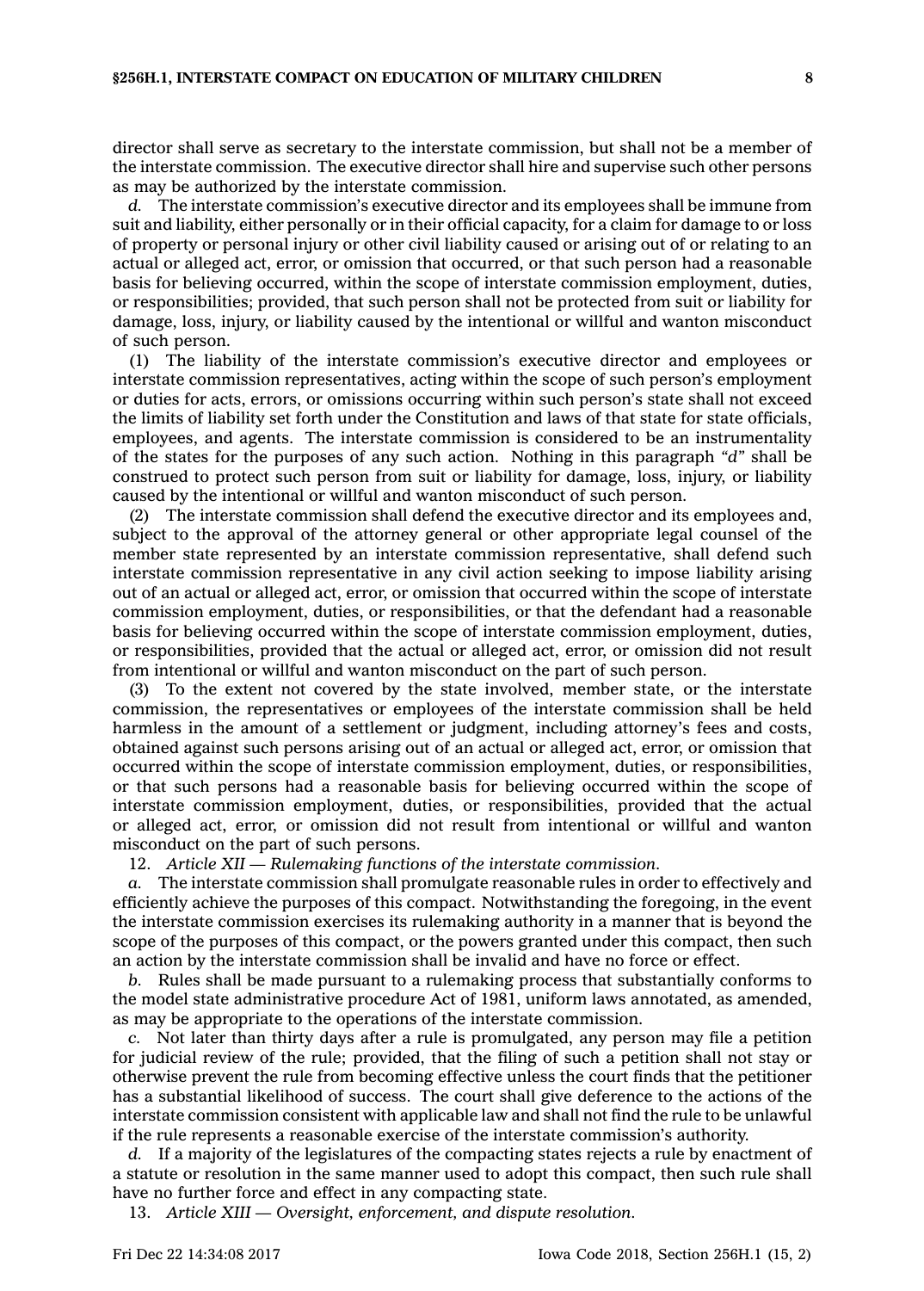## *a. Oversight.*

(1) The executive, legislative, and judicial branches of state government in each member state shall enforce this compact and shall take all actions necessary and appropriate to effectuate this compact's purposes and intent. The provisions of this compact and the rules promulgated under this compact shall have standing as statutory law.

(2) All courts shall take judicial notice of this compact and the rules in any judicial or administrative proceeding in <sup>a</sup> member state pertaining to the subject matter of this compact which may affect the powers, responsibilities, or actions of the interstate commission.

(3) The interstate commission shall be entitled to receive all service of process in any such proceeding, and shall have standing to intervene in the proceeding for all purposes. Failure to provide service of process to the interstate commission shall render <sup>a</sup> judgment or order void as to the interstate commission, this compact, or promulgated rules.

*b. Default, technical assistance, suspension, and termination.*

(1) If the interstate commission determines that <sup>a</sup> member state has defaulted in the performance of its obligations or responsibilities under this compact, or the bylaws or promulgated rules, the interstate commission shall:

(a) Provide written notice to the defaulting state and other member states, of the nature of the default, the means of curing the default, and any action taken by the interstate commission. The interstate commission shall specify the conditions by which the defaulting state must cure its default.

(b) Provide remedial training and specific technical assistance regarding the default.

(2) If the defaulting state fails to cure the default, the defaulting state shall be terminated from this compact upon an affirmative vote of <sup>a</sup> majority of the member states and all rights, privileges, and benefits conferred by this compact shall be terminated from the effective date of termination. A cure of the default does not relieve the offending state of obligations or liabilities incurred during the period of the default.

(3) Suspension or termination of membership in this compact shall be imposed only after all other means of securing compliance have been exhausted. Notice of intent to suspend or terminate shall be given by the interstate commission to the governor, the majority and minority leaders of the defaulting state's legislature, and each of the member states.

(4) The state which has been suspended or terminated is responsible for all assessments, obligations, and liabilities incurred through the effective date of suspension or termination including obligations, the performance of which extends beyond the effective date of suspension or termination.

(5) The interstate commission shall not bear any costs relating to any state that has been found to be in default or which has been suspended or terminated from the compact, unless otherwise mutually agreed upon in writing between the interstate commission and the defaulting state.

(6) The defaulting state may appeal the action of the interstate commission by petitioning the United States district court for the District of Columbia or the federal district where the interstate commission has its principal offices. The prevailing party shall be awarded all costs of such litigation including reasonable attorney's fees.

*c. Dispute resolution.*

(1) The interstate commission shall attempt, upon the request of <sup>a</sup> member state, to resolve disputes which are subject to this compact and which may arise among member states and between member and nonmember states.

(2) The interstate commission shall promulgate <sup>a</sup> rule providing for both mediation and binding dispute resolution for disputes as appropriate.

*d. Enforcement.*

(1) The interstate commission, in the reasonable exercise of its discretion, shall enforce the provisions and rules of this compact.

(2) The interstate commission, may by majority vote of the members, initiate legal action in the United States district court for the District of Columbia or, at the discretion of the interstate commission, in the federal district where the interstate commission has its principal offices, to enforce compliance with the provisions of this compact, its promulgated rules and bylaws, against <sup>a</sup> member state in default. The relief sought may include both injunctive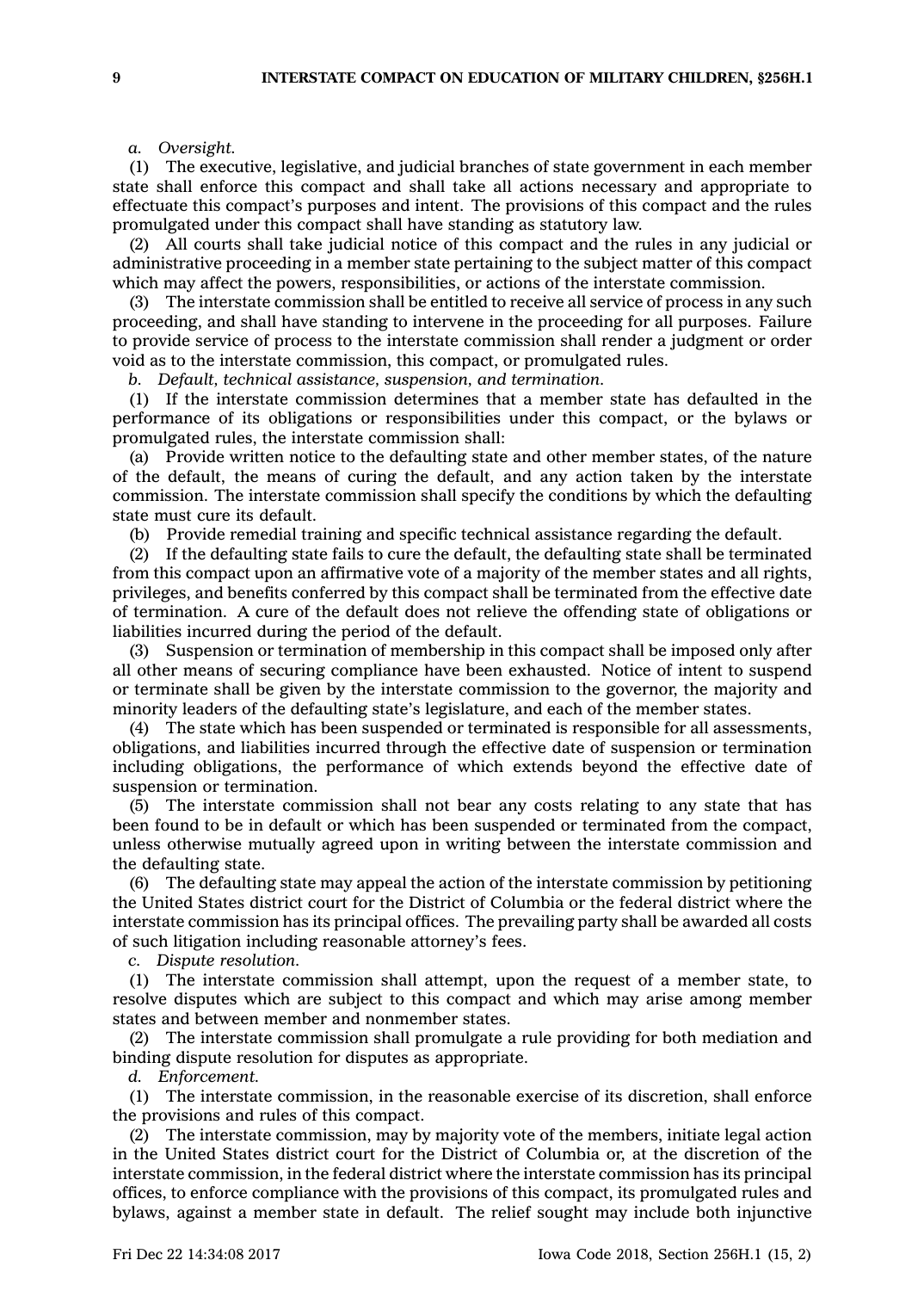relief and damages. In the event judicial enforcement is necessary, the prevailing party shall be awarded all costs of such litigation including reasonable attorney's fees.

(3) The remedies in this compact shall not be the exclusive remedies of the interstate commission. The interstate commission may avail itself of any other remedies available under state law or the regulation of <sup>a</sup> profession.

14. *Article XIV — Financing of the interstate commission.*

*a.* The interstate commission shall pay, or provide for the payment of the reasonable expenses of its establishment, organization, and ongoing activities.

*b.* The interstate commission may levy on and collect an annual assessment from each member state to cover the cost of the operations and activities of the interstate commission and its staff which must be in <sup>a</sup> total amount sufficient to cover the interstate commission's annual budget as approved each year. The aggregate annual assessment amount shall be allocated based upon <sup>a</sup> formula to be determined by the interstate commission, which shall promulgate <sup>a</sup> rule binding upon all member states.

*c.* The interstate commission shall not incur obligations of any kind prior to securing the funds adequate to meet the same; nor shall the interstate commission pledge the credit of any of the member states, except by and with the authority of the member state.

*d.* The interstate commission shall keep accurate accounts of all receipts and disbursements. The receipts and disbursements of the interstate commission shall be subject to the audit and accounting procedures established under its bylaws. However, all receipts and disbursements of funds handled by the interstate commission shall be audited yearly by <sup>a</sup> certified or licensed public accountant and the report of the audit shall be included in and become part of the annual report of the interstate commission.

15. *Article XV — Member states, effective date, and amendment.*

*a.* Any state is eligible to become <sup>a</sup> member state.

*b.* This compact shall become effective and binding upon legislative enactment of this compact into law by no less than ten of the states. The effective date shall be no earlier than December 1, 2007. Thereafter it shall become effective and binding as to any other member state upon enactment of this compact into law by that state. The governors of nonmember states or their designees shall be invited to participate in the activities of the interstate commission on <sup>a</sup> nonvoting basis prior to adoption of this compact by all states.

*c.* The interstate commission may propose amendments to this compact for enactment by the member states. An amendment shall not become effective and binding upon the interstate commission and the member states unless and until it is enacted into law by unanimous consent of the member states.

16. *Article XVI — Withdrawal and dissolution.*

*a. Withdrawal.*

(1) Once effective, this compact shall continue in force and remain binding upon each and every member state; provided that <sup>a</sup> member state may withdraw from this compact by specifically repealing the statute which enacted this compact into law.

(2) Withdrawal from this compact shall be by the enactment of <sup>a</sup> statute repealing the same, but shall not take effect until one year after the effective date of such statute and until written notice of the withdrawal has been given by the withdrawing state to the governor of each other member jurisdiction.

(3) The withdrawing state shall immediately notify the chairperson of the interstate commission in writing upon the introduction of legislation repealing this compact in the withdrawing state. The interstate commission shall notify the other member states of the withdrawing state's intent to withdraw within sixty days of its receipt of the notice.

(4) The withdrawing state is responsible for all assessments, obligations, and liabilities incurred through the effective date of withdrawal, including obligations, the performance of which extend beyond the effective date of withdrawal.

(5) Reinstatement following withdrawal of <sup>a</sup> member state shall occur upon the withdrawing state reenacting this compact or upon such later date as determined by the interstate commission.

*b. Dissolution of compact.*